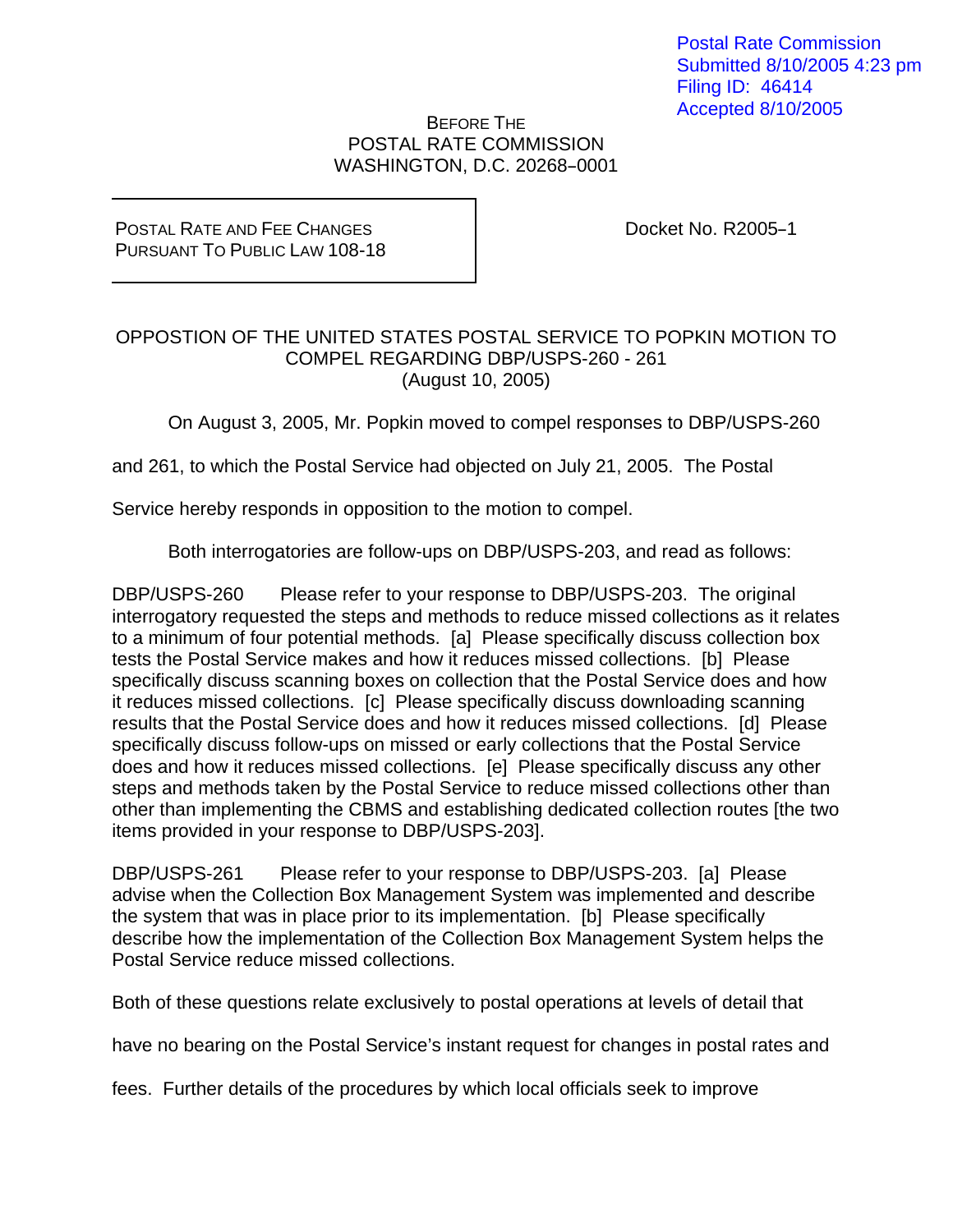operations, beyond those already identified in response to DBP/USPS-203, are not relevant to this case. There is no nexus between these questions and the material issues which the Commission must consider. Details sought in DBP/USPS-261, for example, of a system which was superceded by a more recent system (CBMS), which itself has been superceded by an even more recent system, cannot possibly relate to rate recommendations for a prospective test year.

Mr. Popkin's argument in support of his motion is as follows:

Both of these interrogatories relate to the value of service for First-Class Mail as measured by the EXFC program and therefore are relevant to this Docket. They are related to the inability of the Postal Service to provide a value of service which would discuss the failure to achieve 100% delivery in each of the three EXFC categories, namely, overnight, 2-day, and 3-day delivery.

Motion to Compel at 2. While it is unclear to the Postal Service exactly what is intended by the second of the above two sentences, it is clear that Mr. Popkin once again relies on a vague invocation of value of service as the sole grounds upon which he wishes to assert relevance. He makes no effort, for example, to explain how plausible different answers to these questions might possibly lead to a different evaluation of the value of service for First-Class Mail to be employed in the pricing process of a typical postal rate proceeding. He makes no such effort, of course, because no such explanation is possible. The Presiding Officer, moreover, has already held that alleged relevance to value of service considerations does not mean that there are no reasonable bounds to the level of inquiry permitted. See, e.g., Presiding Officer's Ruling No. R2005-1/68 (August 8, 2005) at 3-4. As also concluded in Presiding Officer's Ruling No. R2005- 1/59 (July 28, 2005) at 2, the level of operational detail sought in the instant two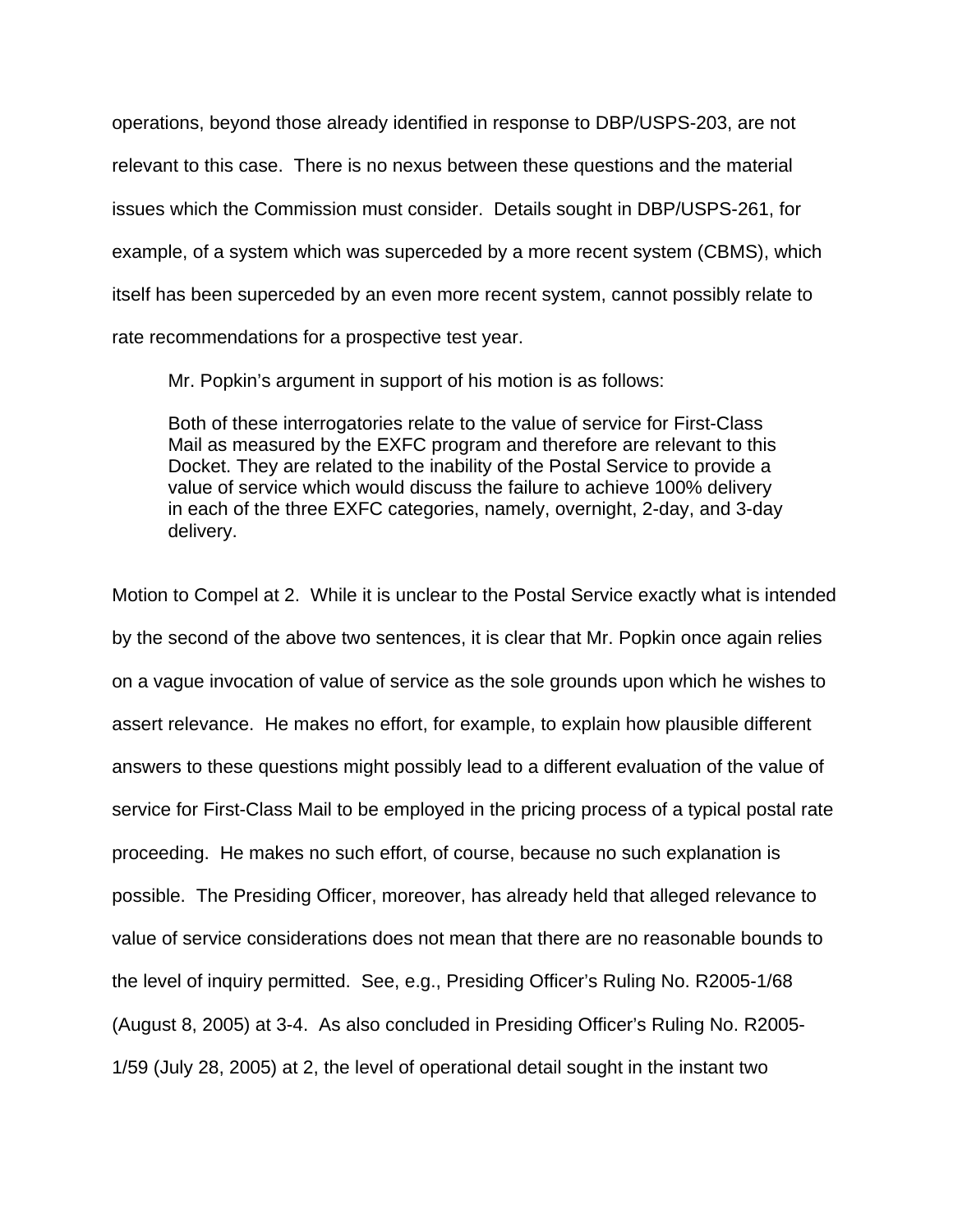questions extends beyond what a "rule of reason" would allow.

The motion to compel responses to DBP/USPS-260 and 261 should be denied.

 $\frac{1}{\sqrt{2\pi}}$  ,  $\frac{1}{\sqrt{2\pi}}$  ,  $\frac{1}{\sqrt{2\pi}}$  ,  $\frac{1}{\sqrt{2\pi}}$  ,  $\frac{1}{\sqrt{2\pi}}$  ,  $\frac{1}{\sqrt{2\pi}}$  ,  $\frac{1}{\sqrt{2\pi}}$  ,  $\frac{1}{\sqrt{2\pi}}$  ,  $\frac{1}{\sqrt{2\pi}}$  ,  $\frac{1}{\sqrt{2\pi}}$  ,  $\frac{1}{\sqrt{2\pi}}$  ,  $\frac{1}{\sqrt{2\pi}}$  ,  $\frac{1}{\sqrt{2\pi}}$  ,

Respectfully submitted,

UNITED STATES POSTAL SERVICE

By its attorneys:

 Daniel J. Foucheaux, Jr. Chief Counsel, Ratemaking

Eric P. Koetting

475 L'Enfant Plaza West, S.W. Washington, D.C. 20260-1137 (202) 268-2992, Fax -5402 August 10, 2005